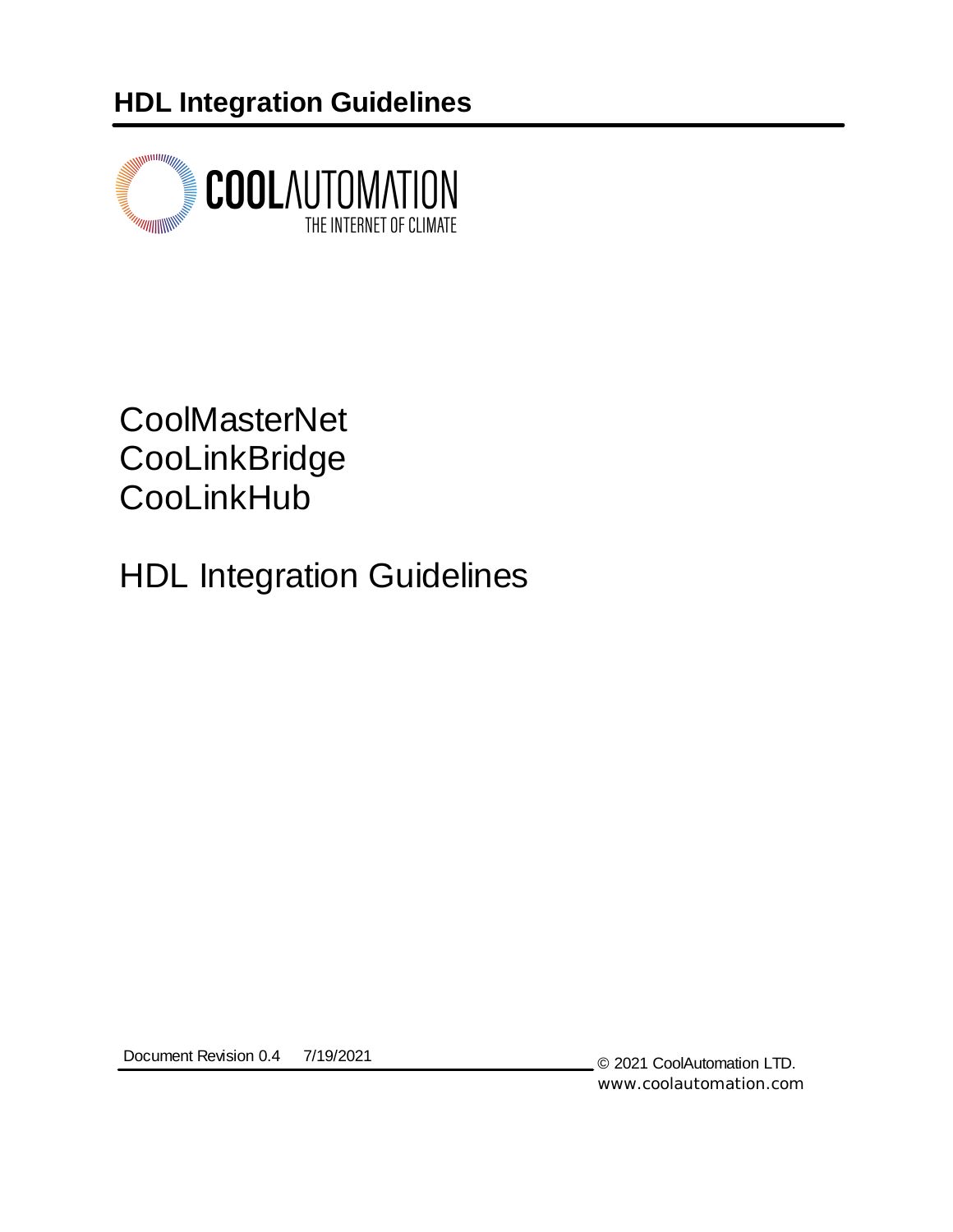www.coolautomation.com

| 1 Connection             |   |
|--------------------------|---|
| 2 Configuration          | 4 |
|                          |   |
|                          |   |
|                          |   |
| 3 HDL Project            | 5 |
|                          |   |
| 4 HDL commands reference | 9 |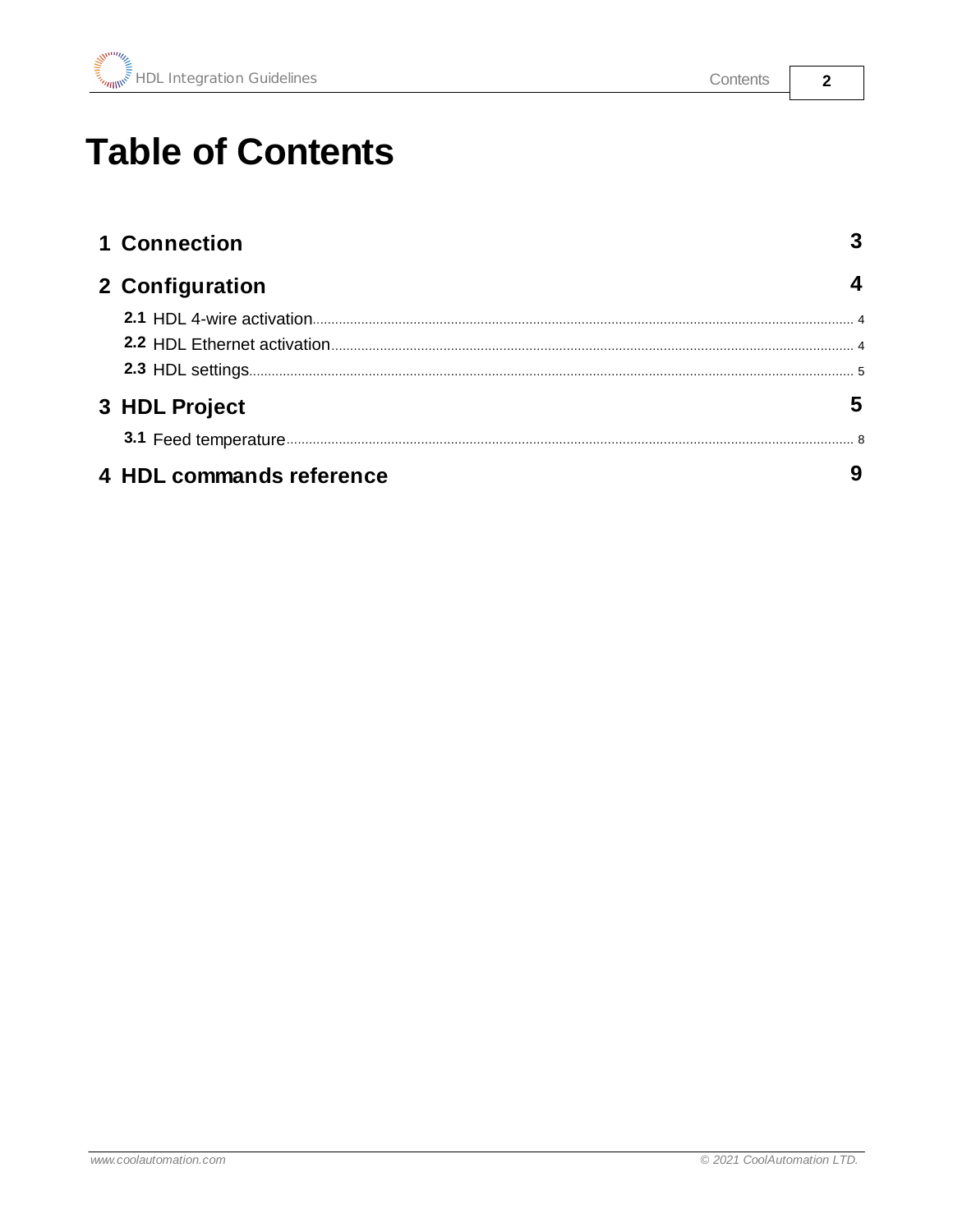# <span id="page-2-0"></span>**1 Connection**

CoolAutomation devices can be connected to HDL buspro via 4-wire or Ethernet UDP interface.

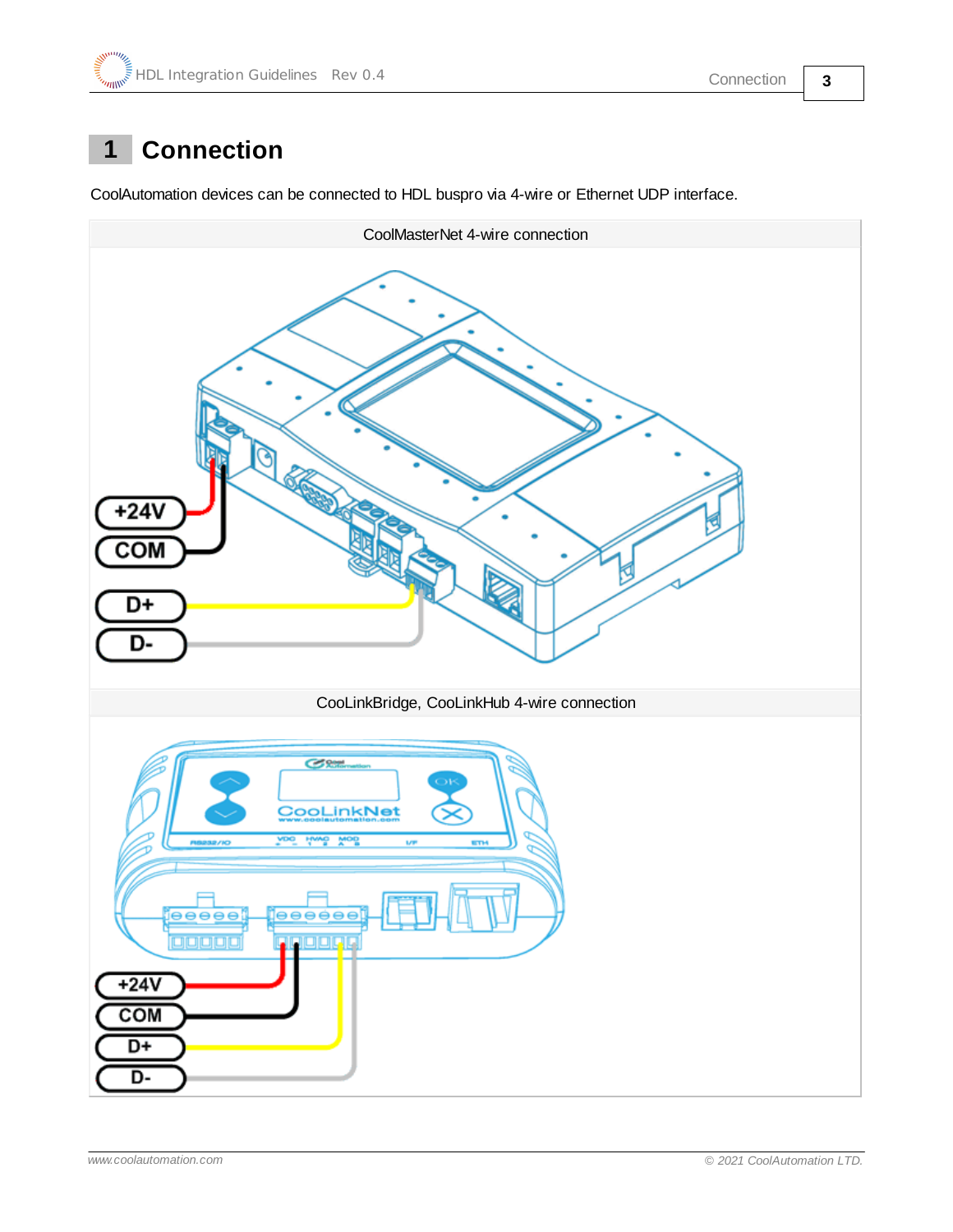gateway. Example of the gateway is SB-DN-1IP device.

For the Ethernet connection, CoolAutomation device should be in the same TCP/IP subnet with HDL Ethernet bus

# <span id="page-3-0"></span>**2 Configuration**

Only one connection to HDL bus may be enabled in CoolAutomation device. Simultaneous 4-wire and Ethernet connections are not supported.

#### <span id="page-3-1"></span>**2.1 HDL 4-wire activation**

HDL 4-wire interface module of the CoolAutomation device has to be activated by assigning appropriate communication Line. In CoolMasterNet it is highly recommended to use Line **L3**, although it is possible to use any of the L4, L5, L6, L7 lines as well. In CooLinkBridge and CooLinkHub Line **L3** usage for HDL 4-wire interface module is mandatory.

**>line type L3 HDL OK, Boot Required!**

CoolMasterNet CooLinkBridge / CooLinkHub **>line type L3 HDL OK, Boot Required!**

To check if HDL 4-wire module is already activated, **line** command should be used:

CoolMasterNet CooLinkBridge CooLinkHub

```
>line
 L1: DK Master U00/G00 myid:0B
  Tx:2/2 Rx:2/2 TO:0/0 CS:0/0 Col:0/0 NAK:0/0
  L2: Unused
  Tx:0/0 Rx:0/0 TO:0/0 CS:0/0 Col:0/0 NAK:0/0
  13: HDL SubNetID:0x01, DeviceID:0x63
  Tx:0/0 Rx:0/0 TO:0/0 CS:0/0 Col:0/0 NAK:0/0
 L4: Unused
  Tx:0/0 Rx:0/0 TO:0/0 CS:0/0 Col:0/0 NAK:0/0
 L5: Unused
  Tx:0/0 Rx:0/0 TO:0/0 CS:0/0 Col:0/0 NAK:0/0
  L6: Unused
  Tx:0/0 Rx:0/0 TO:0/0 CS:0/0 Col:0/0 NAK:0/0
 L7: Unused
  Tx:0/0 Rx:0/0 TO:0/0 CS:0/0 Col:0/0 NAK:0/0
  L8: Unused
   Tx:0/0 Rx:0/0 TO:0/0 CS:0/0 Col:0/0 NAK:0/0
OK
```

|          |            | <b>COOLITINDITUGE COOLITIN IUD</b> |                                               |  |
|----------|------------|------------------------------------|-----------------------------------------------|--|
| $>$ line |            |                                    |                                               |  |
|          | L1: Unused |                                    |                                               |  |
|          |            |                                    | Tx:0/0 Rx:0/0 TO:0/0 CS:0/0 Col:0/0 NAK:0/0   |  |
|          | L2: Unused |                                    |                                               |  |
|          |            |                                    | $Tx:0/0 Rx:0/0 T0:0/0 CS:0/0 Col:0/0 NAK:0/0$ |  |
|          |            |                                    | L3: HDL SubNetID:0x01, DeviceID:0x63          |  |
|          |            |                                    | $Tx:0/0 Rx:0/0 T0:0/0 C5:0/0 Col:0/0 NAK:0/0$ |  |
|          |            |                                    | L4: M1M2 Slave U00/G00 Not Connected          |  |
|          |            |                                    | $Tx:0/0 Rx:0/0 T0:0/0 C5:0/0 Col:0/0 NAK:0/0$ |  |
|          | L5: Unused |                                    |                                               |  |
|          |            |                                    | $Tx:0/0 Rx:0/0 T0:0/0 C5:0/0 Col:0/0 NAK:0/0$ |  |
| OK       |            |                                    |                                               |  |
|          |            |                                    |                                               |  |

#### <span id="page-3-2"></span>**2.2 HDL Ethernet activation**

Ethernet HDL interface module of the CoolAutomation device is activated and queried with below commands.

Enable: **>hdl eth enable OK, Boot Required!** Power reset required to make changes current.

| Query:      |  |          |           |
|-------------|--|----------|-----------|
| >hdl eth    |  |          |           |
| status      |  |          | : enabled |
| ΙD          |  | : 01 63  |           |
| send cntr : |  | $\Omega$ |           |
| recy cntr : |  | Ω        |           |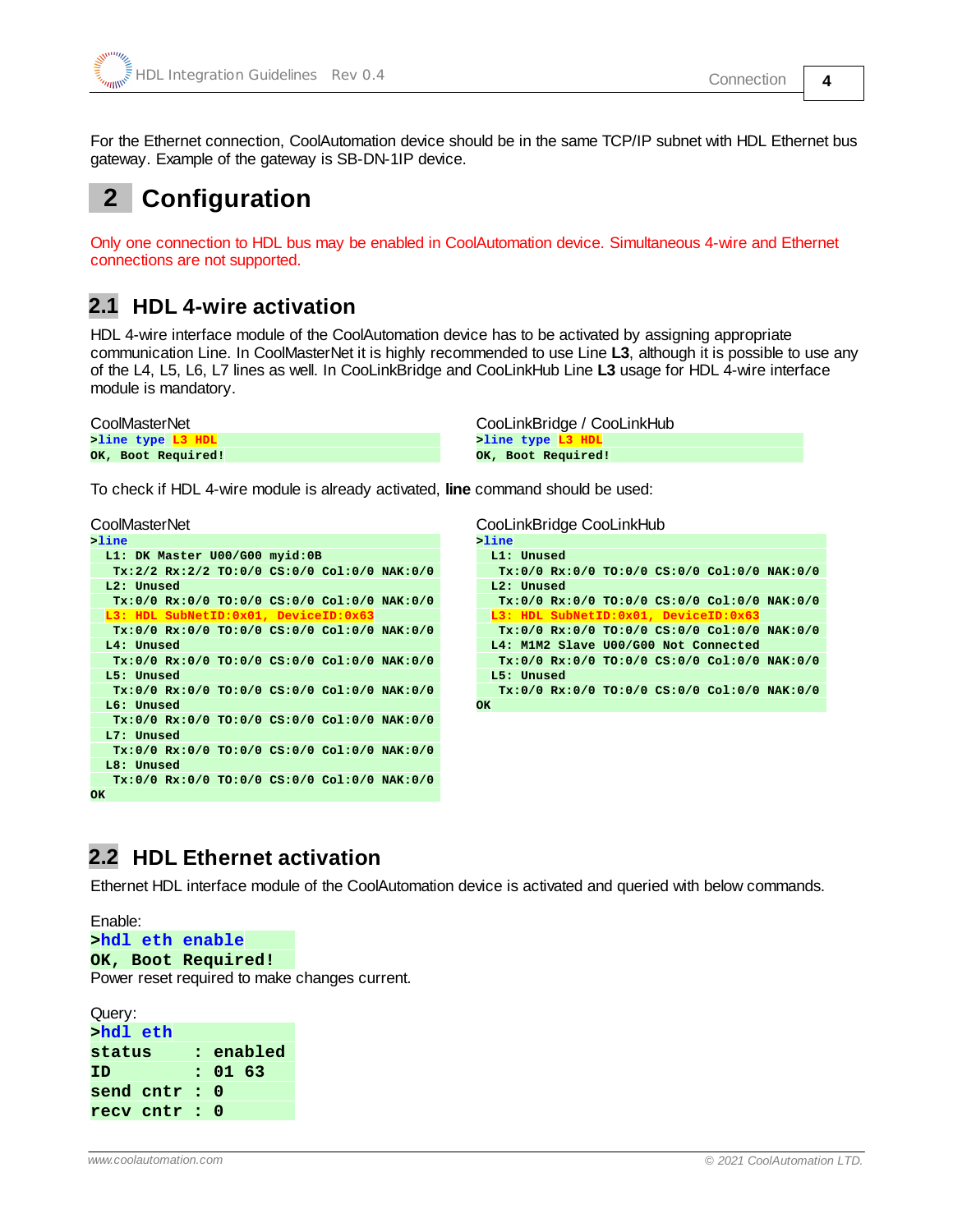**crc cntr : 0 OK**

To disable Ethernet connection to HDL buspro run: **>hdl eth disable OK, Boot Required!**

#### <span id="page-4-0"></span>**2.3 HDL settings**

· Configure Subnet and Device ID in 4-wire mode: **>line myid L3 0164 OK, Boot Required!**

· Configure Subnet and Device ID in Ethernet mode: **>hdl eth myid 0164 OK, Boot Required!**

Hexadecimal value  $0164$  shown in example above denotes resulting Subnet ID = 01 (01 hexadecimal) and Device ID = 100 (64 hexadecimal). The default value for Subnet ID is 01 and for Device ID it is 99.

# <span id="page-4-1"></span>**3 HDL Project**

This chapter describes a simple HDL project with CoolMasterNet and Enviro panel. Detailed information about HDL Buspro Setup tool should be obtained from the corresponding HDL documentation. In this document only basic information required for given example is provided.

· Launch the HDL Buspro Setup tool and run "Fast Search". CoolMasterNet should be detected and shown like in example below: $n \times$ 



Current select ip: 192.168.16.29 Total device: 3 Online: 3 Offline: 0 Current Mode: 0 Online mode Current setting: Buspro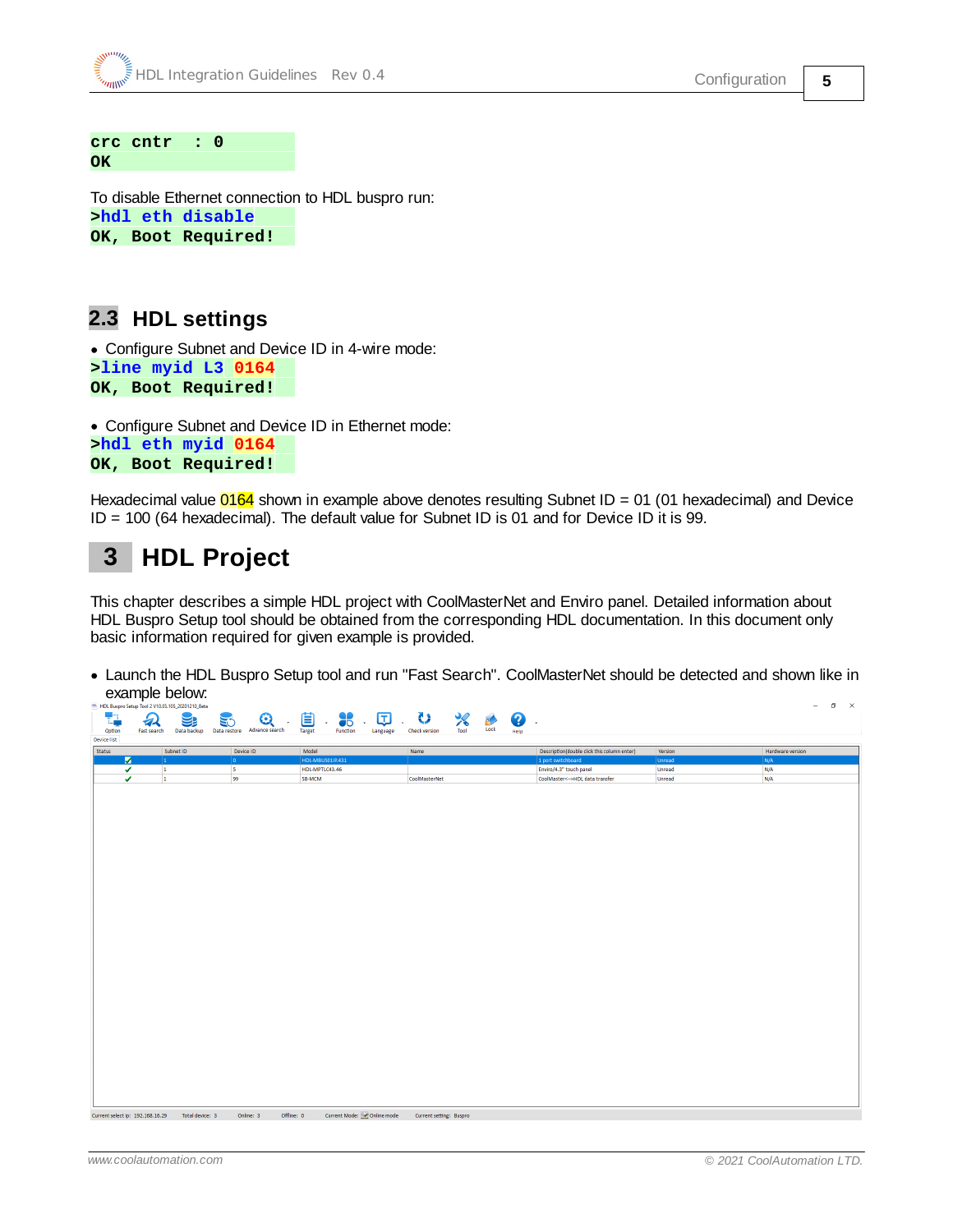Note that in this example the CoolMasterNet has a Subnet  $ID = 1$  and Device  $ID = 99$ .

· Double click on CoolMasterNet line in the device list to open "CoolMaster <---> HDL Data Transfer" window. Here you can link between indoor units detected by CoolMasterNet and "HDL AC No". To see indoor units that CoolMasterNet has detected run **ls** command:

| >1s                               |  |  |  |       |  |
|-----------------------------------|--|--|--|-------|--|
| L1.100 ON 067F 072F Low Fan OK    |  |  |  | $- 0$ |  |
| L1.101 OFF 064F 081F Auto Heat OK |  |  |  | $- 0$ |  |
| L1.102 OFF 077F 081F Auto Cool OK |  |  |  | # 0   |  |
| L1.103 OFF 087F 082F Low Auto OK  |  |  |  | # 0   |  |
| L1.104 ON 066F 074F Med Fan OK    |  |  |  | $- 0$ |  |
| OK                                |  |  |  |       |  |

And now link them to the "HDL AC No" as shown in the example below:

| Index | AC No.<br>$ 1\rangle$<br>$\overline{2}$ | Enable<br>Valid | Name            | Group<br>address list |                |                         |                |        |        |            |                         | Medium              |                         |
|-------|-----------------------------------------|-----------------|-----------------|-----------------------|----------------|-------------------------|----------------|--------|--------|------------|-------------------------|---------------------|-------------------------|
|       |                                         |                 |                 |                       | Group No.      | Cooling                 | Heating        | FAN    | Auto   | Auto speed | <b>High speed</b>       | speed               | Low speed               |
|       |                                         |                 | $\vee$ L1.101   | $\vert$ 1             | $\vert$ 1      | $\overline{\mathbf{v}}$ | $\blacksquare$ | $\Box$ | $\Box$ | $\Box$     | $\overline{\mathbb{M}}$ | ◘                   | $\overline{\mathbf{z}}$ |
|       |                                         | Valid           | $\sqrt{L1.102}$ | $\overline{1}$        | $\overline{2}$ | $\checkmark$            | $\checkmark$   | $\Box$ | $\Box$ | $\Box$     | $\checkmark$            | $\checkmark$        | $\checkmark$            |
|       | $\overline{\mathbf{3}}$                 | Valid           | $\vee$ L1.103   | $\overline{1}$        | $\vert$ 3      | $\overline{\smile}$     | $\checkmark$   | $\Box$ | $\Box$ | $\Box$     | $\color{red}\swarrow$   | $\overline{\smile}$ | $\overline{\smile}$     |
|       |                                         |                 |                 |                       |                |                         |                |        |        |            |                         |                     |                         |

To store linkage click "Save" button. The linkage will be as following:

HDL AC 1 - Indoor Unit L1.101 HDL AC 2 - Indoor Unit L1.102 HDL AC 3 - Indoor Unit L1.103

Linkage information is persistent and it is stored in CoolMasterNet device. Next time you reach the same window, linkage data will be read from CoolMasterNet by HDL Buspro Setup tool. You can see current linkage data stored in CoolMasterNet with **hd1** command:

**>hdl**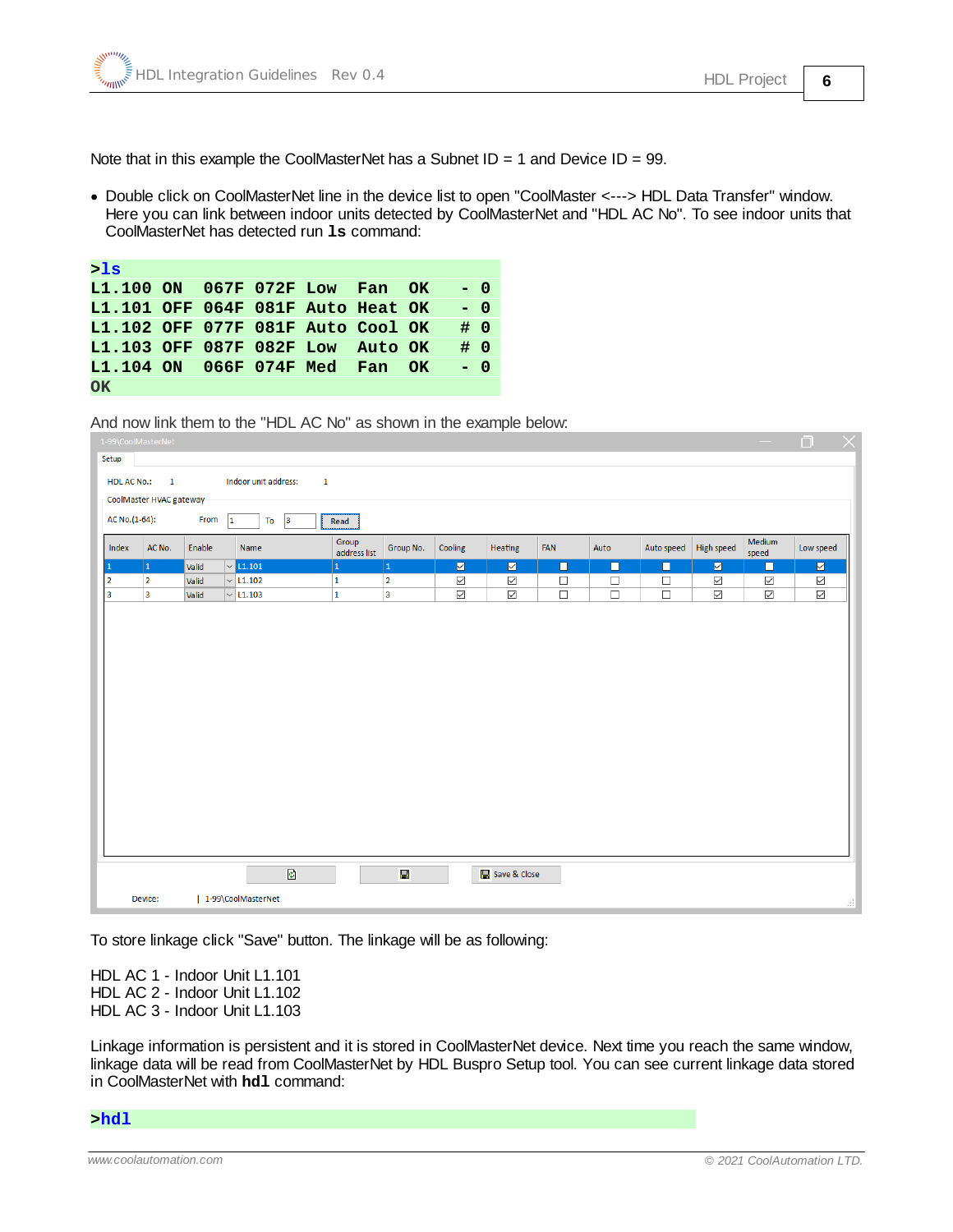|        |                 | Ch   AC   Valid | Remark                       | CA                    | CHFAD   AHML |  |
|--------|-----------------|-----------------|------------------------------|-----------------------|--------------|--|
|        |                 |                 |                              |                       |              |  |
|        |                 |                 | $1 \mid 1 \mid 1 \mid 1.101$ | L1.101   ++---   -+-+ |              |  |
|        | $2 \mid 2 \mid$ |                 | L1.102                       | L1.102   ++---   -+++ |              |  |
|        |                 |                 | 3   1   11.103               | L1.103   ++---   -+++ |              |  |
| $\sim$ |                 |                 |                              |                       |              |  |

**OK**

· Now you can configure Enviro panel. Go to the "AC" tab of the Enviro configuration window.

| $1-5$                                 |                             |                               |                               |                                     | ο<br>$\times$ |
|---------------------------------------|-----------------------------|-------------------------------|-------------------------------|-------------------------------------|---------------|
| Basic information Button AC           | Floor heating Music         |                               |                               |                                     |               |
| $1-(\ln \text{Page-1})$<br>Choose AC: | $\checkmark$                | More                          |                               |                                     |               |
| Basic infomation of AC                |                             | Test And Control Section      |                               |                                     |               |
| $\sqrt{}$ Enable                      | □ Control AC Running        | Now:                          | 32C                           | Running State: FAN, Low,            |               |
| <b>HVAC Subnet ID:</b>                | 1                           | $\div$<br><b>AC Power ON:</b> | ON<br>$\smallsmile$           | 22C<br>$\leq$<br>Cooling:           |               |
| <b>HVAC Device ID:</b>                | 99                          | $\div$<br><b>FAN Speed:</b>   | $\backsim$<br>Low             | $\geq$ 190<br>Heating:<br>$\,$ $\,$ |               |
| Status when power on:                 | Last status                 | $\checkmark$<br>Mode:         | $\check{~}$<br><b>Heating</b> | > 25C<br>Auto:<br>$\,$ $\,$         |               |
| AC type:                              | Version 2(support HVAC no.) | $\backsim$<br>$\Box$ Swing    |                               | Dry:<br>$\,\,<\,$<br>$\geq$ 250     |               |
| AC No.:                               | $\overline{2}$              | $\frac{\bullet}{\bullet}$     |                               | $\bullet$<br>$\blacksquare$         |               |
|                                       | $\overline{\mathbf{B}}$     |                               |                               |                                     |               |
| Other Function Setting                |                             |                               |                               |                                     |               |
| Setup                                 | IR codes                    |                               |                               |                                     |               |
|                                       |                             |                               |                               |                                     |               |
| Enable/Disable IR                     |                             |                               |                               |                                     |               |
| ☑ Send IR code when Power ON          |                             |                               |                               |                                     |               |
| □ IR Automatic Control                |                             |                               |                               |                                     |               |
|                                       |                             |                               |                               |                                     |               |
|                                       |                             |                               |                               |                                     |               |
|                                       |                             |                               |                               |                                     |               |
|                                       |                             |                               |                               |                                     |               |
|                                       |                             | $\bullet$                     | $\mathbf{H}$                  | Save & Close                        |               |
| $1 - 5$<br>Device:                    |                             |                               |                               |                                     | w.            |
|                                       |                             |                               |                               |                                     |               |

Relation between specific Enviro panel and the indoor unit is made with fields in "Basic information of aircondition" box:

| Basic infomation of AC |                             |  |
|------------------------|-----------------------------|--|
| Enable                 | ○ Control AC Running        |  |
| <b>HVAC Subnet ID:</b> | 1                           |  |
| <b>HVAC Device ID:</b> | 99                          |  |
| Status when power on:  | Last status                 |  |
| AC type:               | Version 2(support HVAC no.) |  |
| AC No.:                | 2                           |  |
|                        |                             |  |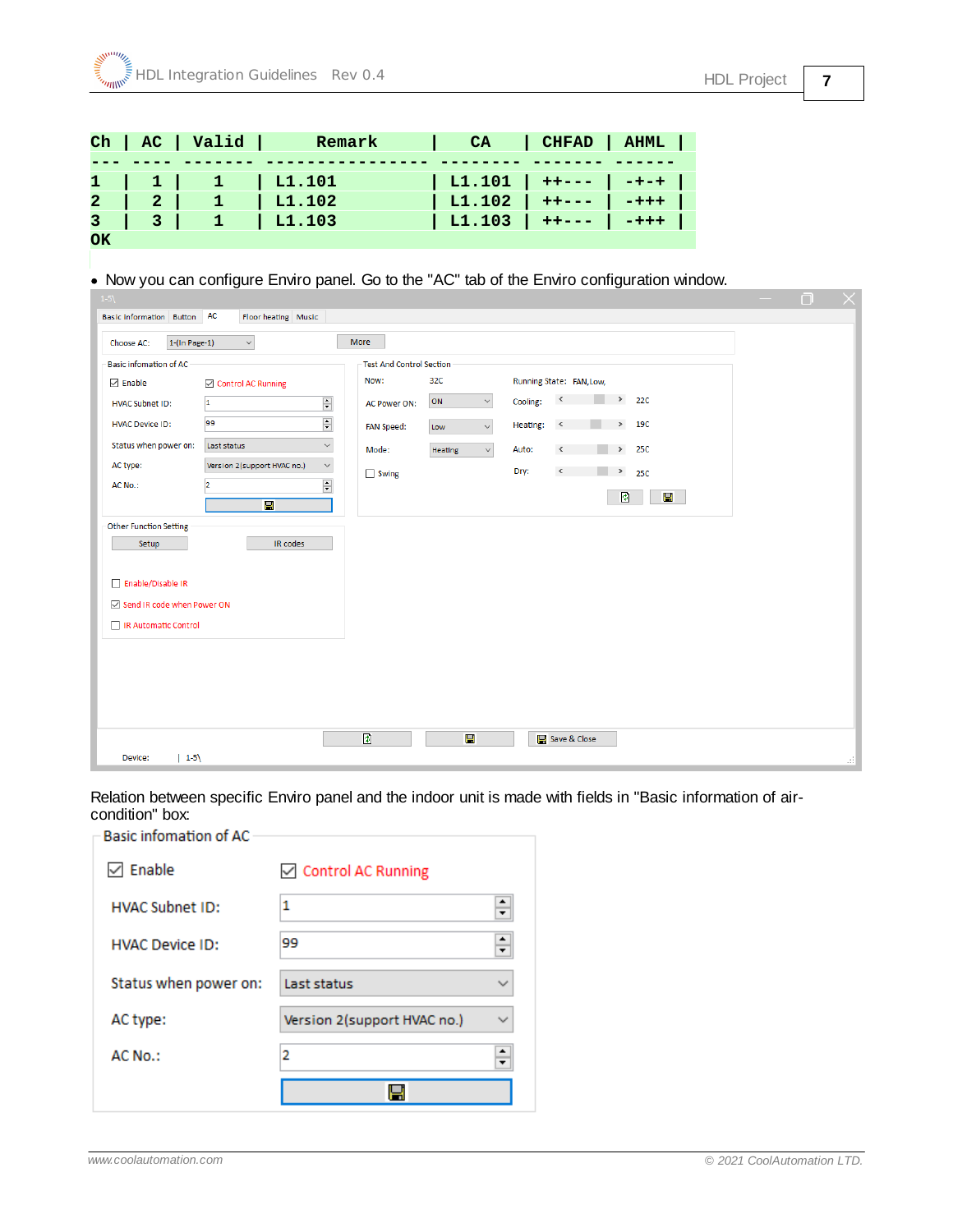HVAC Subnet  $ID = 1$  and HVAC Device  $ID = 99$  leads to the CoolMasterNet device. AC No = 2 leads to the indoor unit L1.102. After this information is saved in Enviro panel all HVAC operations and statuses of this panel will be sent/received to/from corresponding CoolMasterNet device and via CoolMasterNet to/from the indoor unit L1.102. **Make sure to set AC Type to "Version 2(Support HVAC no.)"**.

To present indoor unit air temperature on Enviro panel the special configuration is required. Click "Setup" button in "Other Function Setting" box. Select "Temperature sensor setting" tab.

Make settings shown on the below picture. Channel ID must correspond to the AC No. In example below Channel  $ID = 2$  means  $L1.102$ 

| $\frac{1}{2}$ 1-5\      |                                            |                            |                          | ×                                         |
|-------------------------|--------------------------------------------|----------------------------|--------------------------|-------------------------------------------|
|                         | AC setting Temperature range               | Temperature sensor setting |                          |                                           |
| <b>◎</b> External<br>() | Inner sensor<br>Use average value          |                            |                          |                                           |
|                         |                                            | Subnet ID                  | Device ID                | Channel ID                                |
| Ī.<br>II:               | Ask Feedback<br>$\checkmark$<br>Close<br>∨ | ≑<br>1<br>췌<br>255         | ≑<br>99<br>$\div$<br>255 | $\overline{2}$<br>$\div$<br>$\div$<br>255 |
|                         |                                            |                            |                          | Н                                         |

#### <span id="page-7-0"></span>**3.1 Feed temperature**

It is possible to feed room temperature measured by HDL panel into the linked indoor unit. To do that go to "Basic information" tab of the Enviro configuration window and make settings in "Temperature Mode" box. "Subnet ID" and "Device ID" can specify CoolMasterNet device address or it can be a broadcast within subnet if "Device ID" is 255. Temperature must be in Celsius - **C**.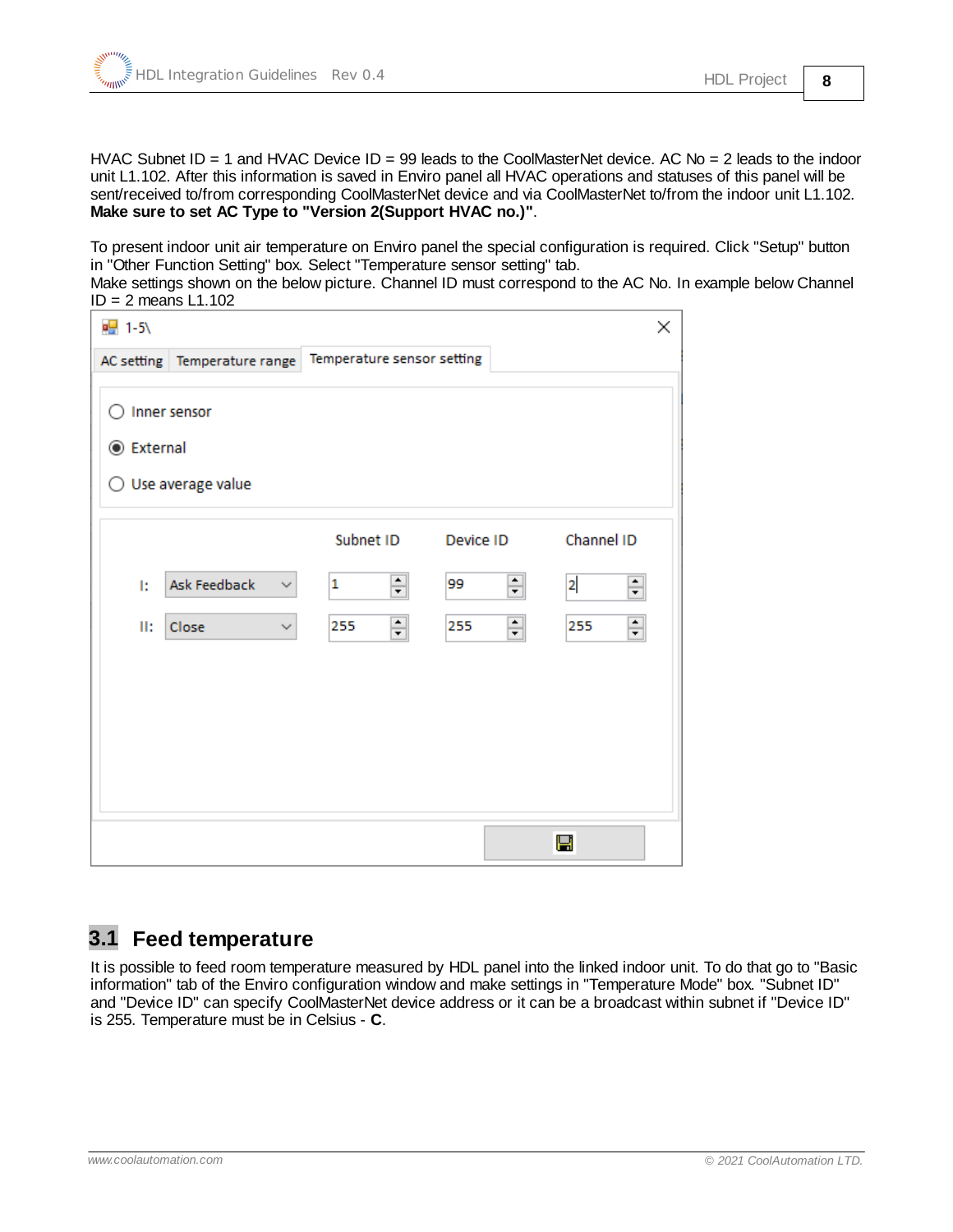| $1-5\$                                                                                                                                    | n                                                                                                                                        |
|-------------------------------------------------------------------------------------------------------------------------------------------|------------------------------------------------------------------------------------------------------------------------------------------|
| <b>Basic information</b> Button<br>AC<br>Floor heating Music                                                                              |                                                                                                                                          |
| <b>Basic information</b><br><b>Backlight Brightness:</b><br>> 62<br>$\,$ $\,$                                                             | <b>Temperature Mode</b><br>Device ID: 255<br>☑ Broadcast Enable Subnet ID: 1                                                             |
| <b>Backlight Display:</b><br>Always Show<br>○ Designate Specific Time                                                                     | Adjust:<br>$\,$ $\,$<br>$\,$<br><b>OC</b><br>Type:<br>$\overline{c}$<br>$\checkmark$                                                     |
| Proximity sensor enable<br>$\nabla$ Sound enable                                                                                          | Read current temperature<br>32C                                                                                                          |
| □ Control button when wake up LCD by touch button                                                                                         | <b>Time Setting</b><br>○ 12 Hour mode<br>24 Hour mode<br>Time Type:                                                                      |
|                                                                                                                                           | $\bigcirc$ M/D/Y<br>$\circledcirc$ Y/M/D<br>Date format:                                                                                 |
| 85<br>Sensor sensitivity:<br>$\,$ $\,$<br>$\rightarrow$<br>$\mathcal{F}$<br>$\langle$<br>$\overline{\mathbf{0}}$<br>Minmum dimming value: | $\bigcirc$ Y/D/M<br>$\bigcirc$ D/M/Y<br>$\sqrt{ }$ Date and Time<br>$\boxed{\smash{\bigtriangledown}}$ Temperature<br>Time page display: |
| $\left \frac{\bullet}{\bullet}\right $<br>$\div$<br>$\overline{7}$<br>Long press time(0.3S-25.0S): 0<br>(S)<br>$\lambda$                  |                                                                                                                                          |
| Return standby page<br>◉ Don't return<br>$\bigcirc$ Assign jump page                                                                      |                                                                                                                                          |
| Choose main page:<br>UI<br>Page-1<br>$\checkmark$                                                                                         |                                                                                                                                          |
| $\bullet$<br>Device:<br>$ 1-5\rangle$                                                                                                     | Н<br>Save & Close<br>лł.                                                                                                                 |

Not all HVAC systems support temperature feeding. Refer to CoolMasterNet documentation for the information about HVAC systems supporting feed function.

### <span id="page-8-0"></span>**4 HDL commands reference**

· **line type L3 HDL** - Enable 4-wire HDL interface module on line L3

· **line myid L3 <ID>** - Change Subnet ID and Device ID in HDL 4-wire connection mode via line L3

```
>line myid L3 0164
OK, Boot Required!
```

|                | • hd1 - list linkage data |  |              |                               |                       |                              |  |  |  |
|----------------|---------------------------|--|--------------|-------------------------------|-----------------------|------------------------------|--|--|--|
| >hd1           |                           |  |              |                               |                       |                              |  |  |  |
|                |                           |  | Ch   AC   En | Remark                        | CA                    | CHFAD   AHML                 |  |  |  |
|                |                           |  |              |                               |                       |                              |  |  |  |
|                |                           |  |              | $1 \mid 1 \mid 1 \mid L1.100$ |                       | $L1.100$ + + - - -   - + - + |  |  |  |
| $\overline{2}$ |                           |  |              | $ 2 1 $ L1.101                | $L1.101$ ++++- + ++++ |                              |  |  |  |
| OK             |                           |  |              |                               |                       |                              |  |  |  |

· **hdl delall** - delete all linkage data

```
· hdl - <UID_STRICT> - delete specific link
>hdl - L1.100
OK
```